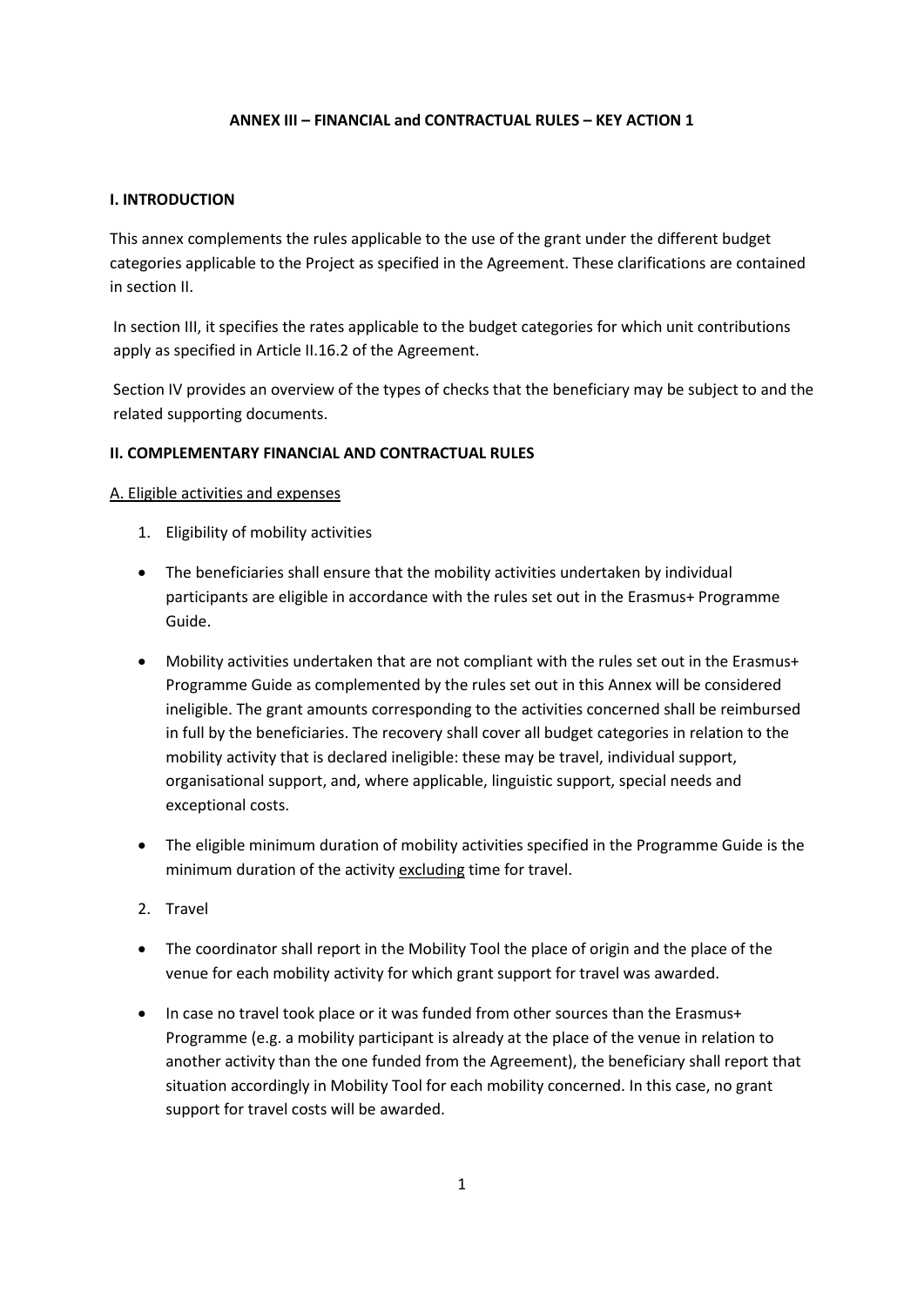- For the establishment of the distance band applicable, the beneficiary shall use the on-line distance calculator available on the Commission's website at http://ec.europa.eu/programmes/erasmus-plus/tools/distance\_en.htm. Mobility Tool will calculate the grant amounts for travel based on the applicable unit cost rates.
- By default, the place of origin is understood as the place where the sending organisation is located and the place of the venue as the place where the receiving organisation is located. If a different place of origin or venue is reported, the beneficiary shall provide the reason for this difference in Mobility Tool.
- 3. Individual support
- The coordinator shall document in the Mobility Tool the start and end dates of the mobility activity abroad for each mobility activity for which grant support for individual support was awarded.
- Mobility Tool will calculate the grant amounts for individual support based on the applicable unit cost rates.
- If the duration of a mobility activity abroad is longer than the one indicated in the grant agreement with the participant, the coordinator shall amend the grant agreement to take into account the longer duration, provided that the remaining grant amount allows it. In such case, the beneficiaries shall indicate in the Mobility Tool the start date and the end date in line with the amended grant agreement.
- 4. Organisational support
- The coordinator shall report in the Mobility Tool the start and end dates of the mobility activity abroad for each mobility activity for which grant support for organisational support was awarded. If necessary, the coordinator may add one day for travel directly before the first of the activity abroad and one day for travel directly following the last day of the activity abroad; these extra days for travel will be considered for the calculation of the organisational support.
- For youth exchanges and youth workers: The coordinator shall also report the start and end dates for the participants from the host country.
- For youth workers and EVS: Participants in the activities shall report on this activity via an online questionnaire providing their feedback on factual and qualitative elements of the activity period abroad, as well as of its preparation and follow-up.
- Mobility Tool will calculate the grant amounts for organisational support based on the applicable unit cost rates. For Projects for which the coordinator is a public body at regional or national level, an association of regions, a European Grouping of territorial Cooperation or a profit-making body active in Corporate Social Responsibility, the unit costs specified in Section IV of this Annex are reduced by 50%.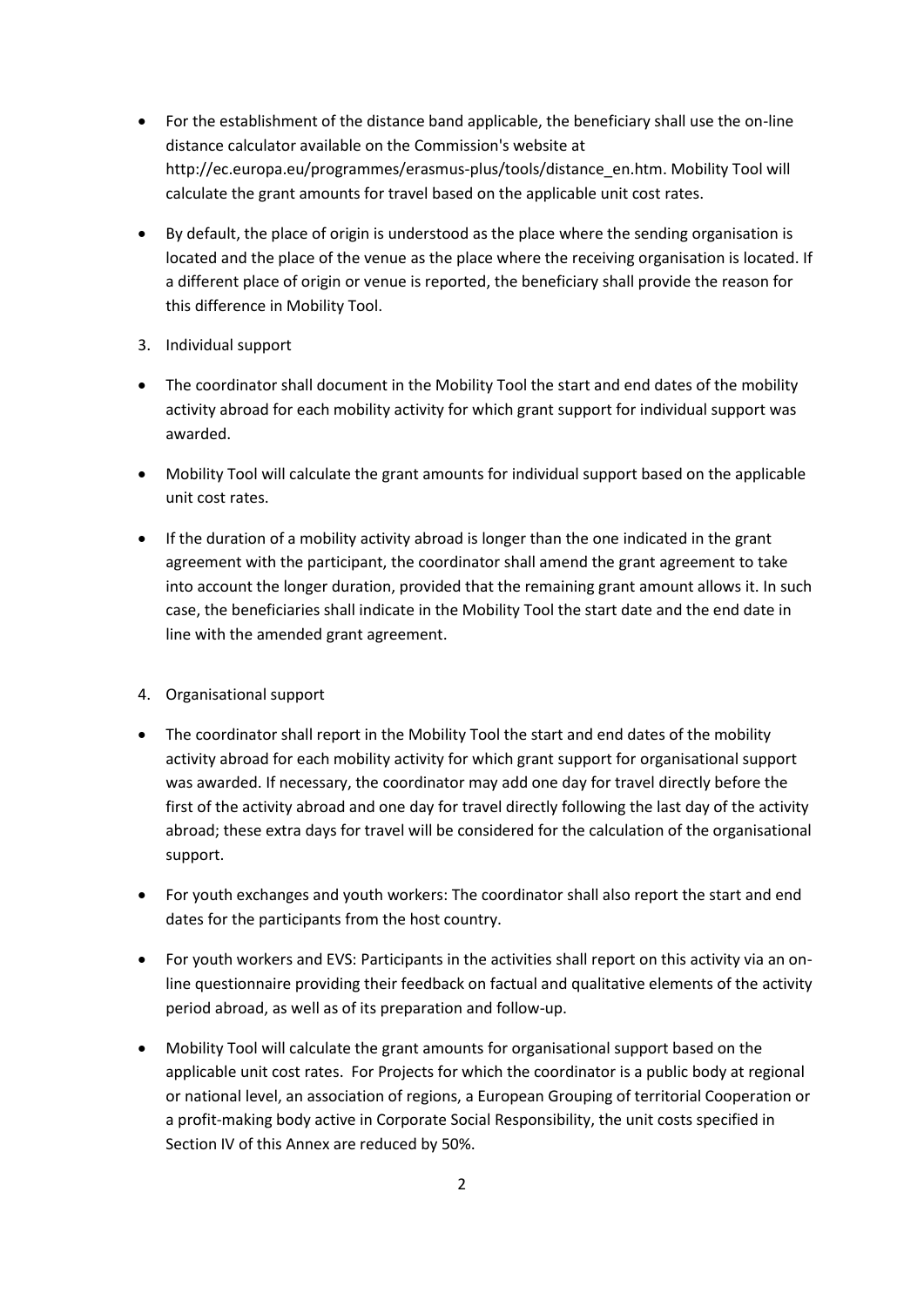### **5.** Linguistic support

### *Rounds I and II*

- Grant support for linguistic support can be claimed only for volunteers for a mobility duration abroad of minimum two months.
- The beneficiary shall report in the Mobility Tool for each participant whether or not language preparation was undertaken with the support of the grant awarded for linguistic support.
- Mobility Tool will calculate the grant amounts for linguistic support based on the applicable unit cost rate.

### *Online Assessment (Round III)*

- Linguistic assessment licenses are provided for learners undertaking a mobility period abroad for a minimum period of two months.
- The licences shall be distributed to the participants from all the beneficiaries. The cobeneficiaries shall ensure that the use of and reporting on the licences are in line with the requirements and shall provide the coordinator with all necessary information in this regard.
- The beneficiaries shall distribute the linguistic assessment licences to participants as of their selection for the mobility activity abroad. Participants who are native speakers of the main language of work or instruction abroad are not subject to this linguistic assessment.
- The beneficiaries shall ensure that the mobility participants take part in the online assessment before and at the end of their mobility period. [For HE only: The coordinator will be notified of the assessment results by the on-line service provider.]

### *Online language courses*

- The licences shall be distributed among the participants from all the beneficiaries according to their needs. The co-beneficiaries shall ensure that the use of and reporting on the licences are in line with the requirements and shall provide the coordinator with all necessary information in this regard.
- Online language course licences must be used in the period between the linguistic assessments at the start and end of the mobility activity of the participants concerned. Participants must have taken an online linguistic assessment before they can be awarded a licence for participating in an online language course.
- The beneficiaries shall monitor the use of licences on the basis of information provided by the service provider.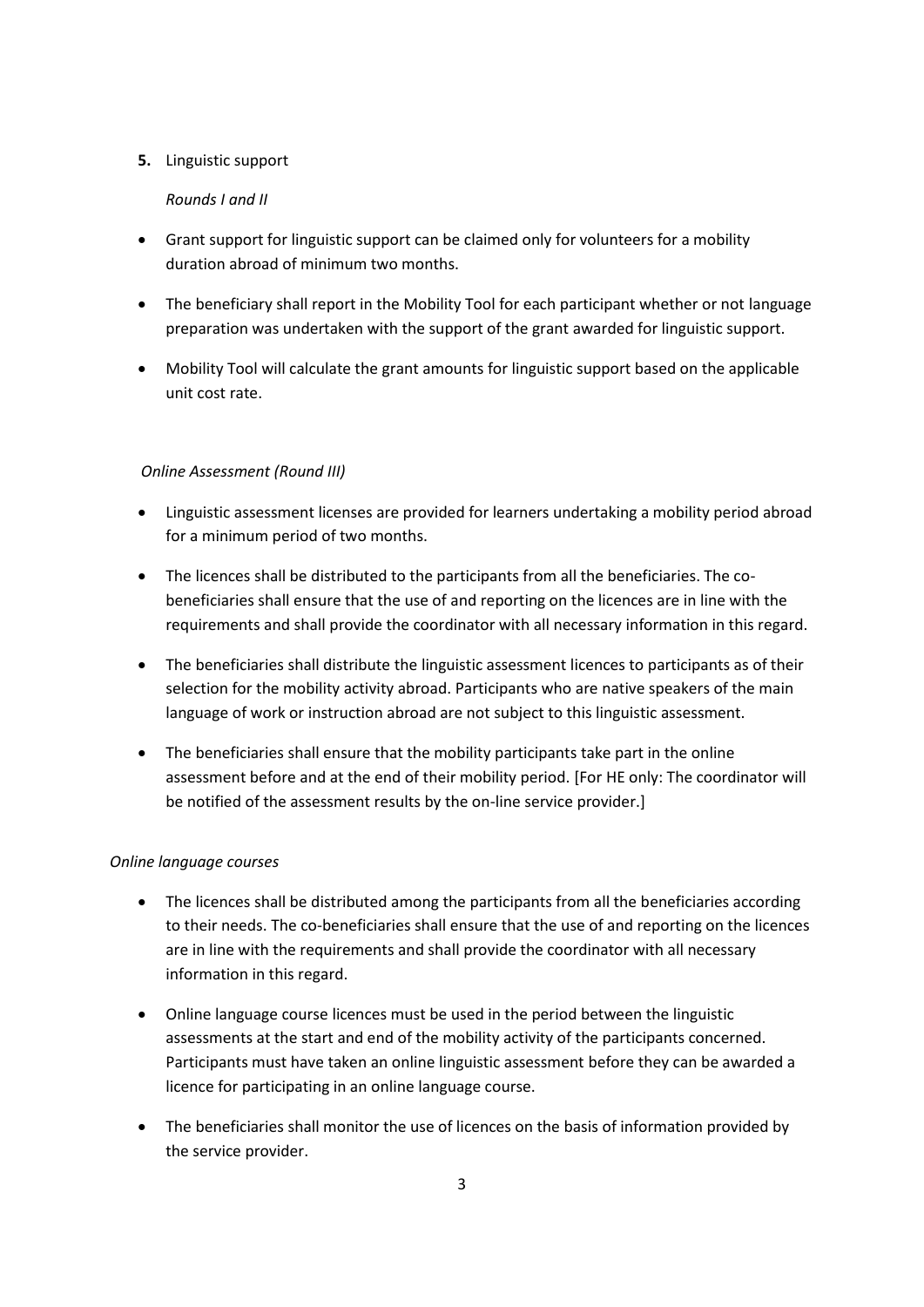- The beneficiaries shall make every effort to ensure that all the allocated licences are used by the selected participants.
- To maximise the online linguistic support, the unused licences shall be returned to the National Agency.

## *All licences*

- The beneficiaries shall act in line with the Technical instructions for the use of the EU online linguistic support available on the NA website.
- The coordinator shall report on the number of used assessment and language course licences in the Mobility Tool. In case of unused or non-allocated licences, the NA may decide to take this into account for the allocation of the number of licences awarded to the beneficiaries in the subsequent years and selection rounds.
- *6.* Course fees: *not applicable*
- 7. Special needs support
- The coordinator shall report in the Mobility Tool for whether additional grant support for special needs support was used for any of the participants with special needs.
- In such case, the coordinator shall report in Mobility Tool the type of additional expenses as well as the actual amount of related additional costs incurred.
- 8. Exceptional costs
- Exceptional costs can cover only the costs stipulated in Article II.16.4 of the Agreement.
- The coordinator shall report in the Mobility Tool the type of expenses and actual costs incurred for exceptional costs.
- For exceptional costs, the coordinator is required to provide all supporting documents at final report stage.

## B. Grant reduction for poor, partial or late implementation

- Poor, partial or late implementation of the Project will be established by the NA on the basis of:
	- o The final report submitted by the coordinator;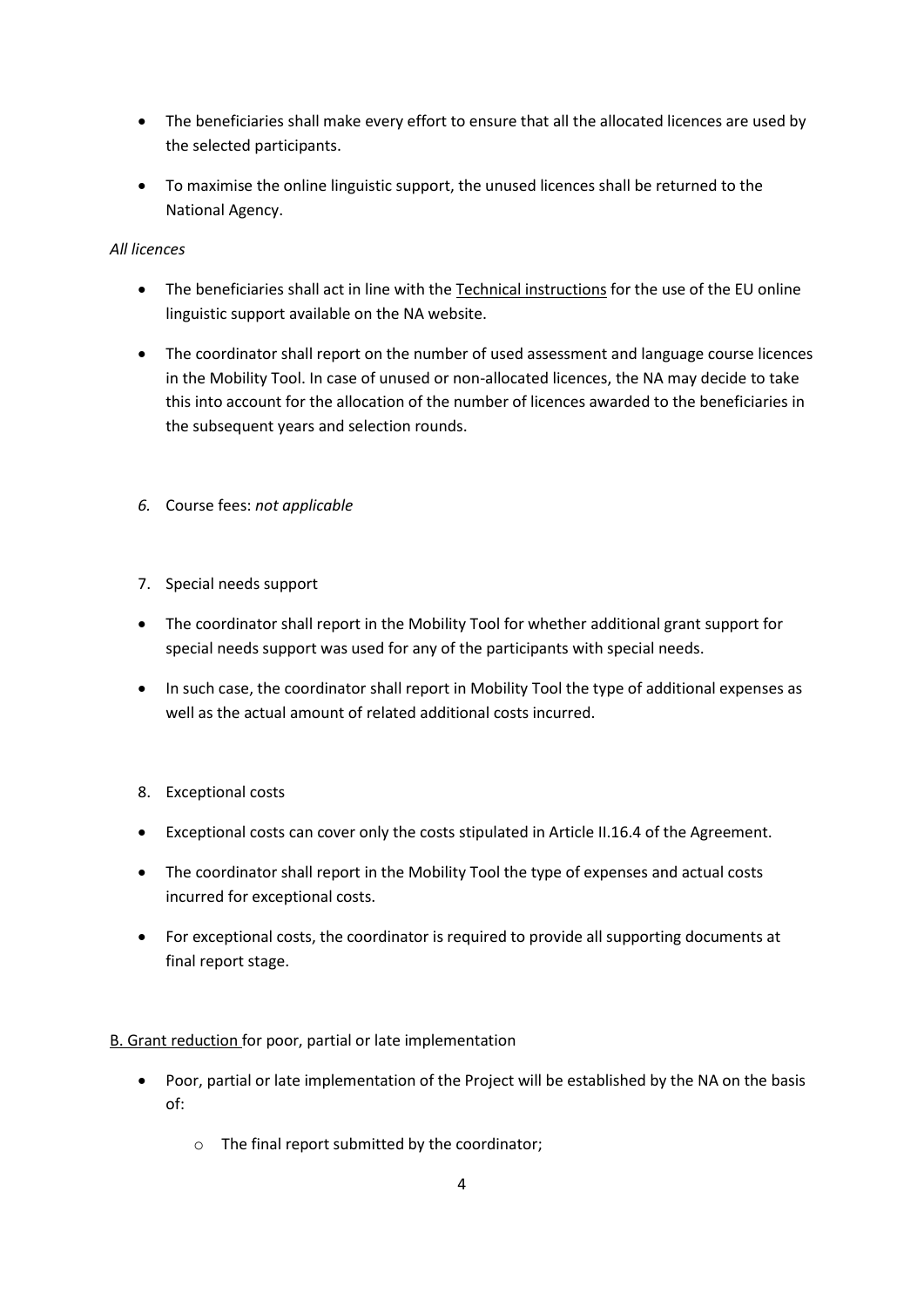- o Reports from individual persons taking part in the mobility activities.
- The NA may consider also information received from any other relevant source, proving that the Project is not implemented in accordance with the contractual provisions. Other sources of information may include monitoring visits, desk checks or on the spot checks undertaken by the NA.
- The final report will be assessed on the basis of quality criteria and scored on a total of maximum 100 points. If the final report scores less than 50 points in total, the NA will reduce the final grant amount on the basis of poor, partial or late implementation of the action even if all activities reported were eligible and actually took place.
- For EVS accredited organisations only: In the case of accredited organisations, if the NA considers that the implementation of the Project does not respect the quality commitment undertaken by the beneficiary, the NA may in addition or alternatively require the beneficiary to develop and implement an action plan within an agreed timeframe to ensure respect of the applicable requirements. If the beneficiary does not implement the action plan satisfactorily by the due date, the NA may withdraw the accreditation of the beneficiaries concerned.
- The final report will be assessed in conjunction with the reports from the mobility participants, using a common set of quality criteria focusing on:

For non-accredited organisations:

- $\circ$  The extent to which the action was implemented in line with the approved grant application
- o The quality of the learning outcomes and impact on participants
- o The impact on the participating organisations
- $\circ$  The quality of the practical arrangements provided in support of the mobility, in terms of preparation, monitoring and support to participants during their mobility activity
- $\circ$  The quality arrangements for the recognition/validation of the learning outcomes of participants
- $\circ$  The extent to which the grant amounts due to mobility participants were transferred to them in accordance with the contractual provisions set out in the agreement between the respective beneficiary and participant following the templates provided in Annex IV of the Agreement.

for EVS accredited organisations:

 $\circ$  The extent to which the action was implemented in line with the approved grant application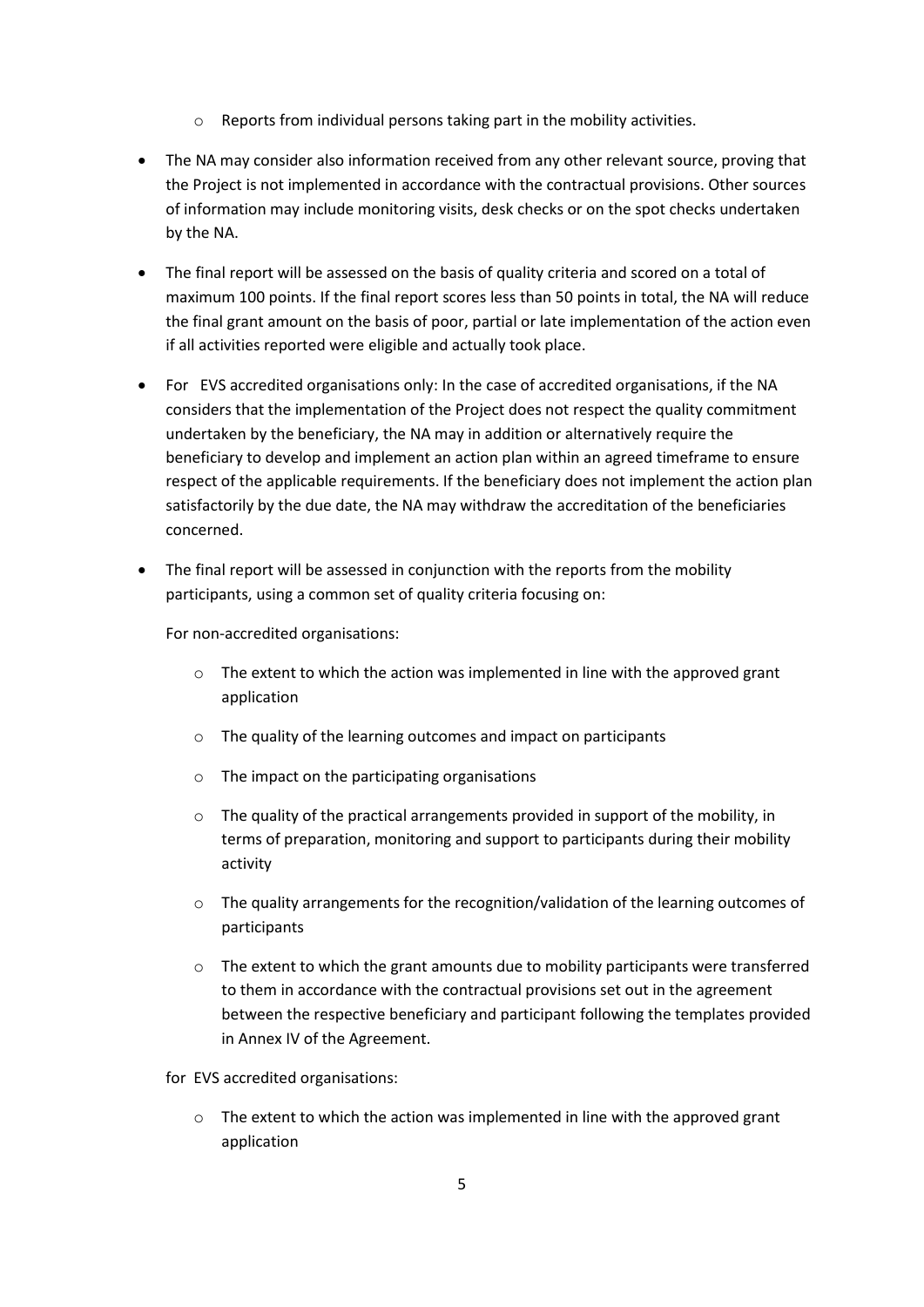- o The extent to which the action was implemented in respect of the quality and compliance requirements set out in the EVS charter.
- o The extent to which the grant amounts due to mobility participants were transferred to them in accordance with the contractual provisions set out in the agreement between the beneficiary and the participant following the templates provided in Annex IV of the Agreement.
- A grant reduction based on poor, partial or late implementation will be applied to the final amount of eligible expenses for organisational support and exceptional costs and will be of:
	- o 25% if the final report scores between 41 and 50 points both included;
	- o 50% if the final report scores between 26 and 40 points both included;
	- o 75% if the final report scores between 0 and 25 points both included.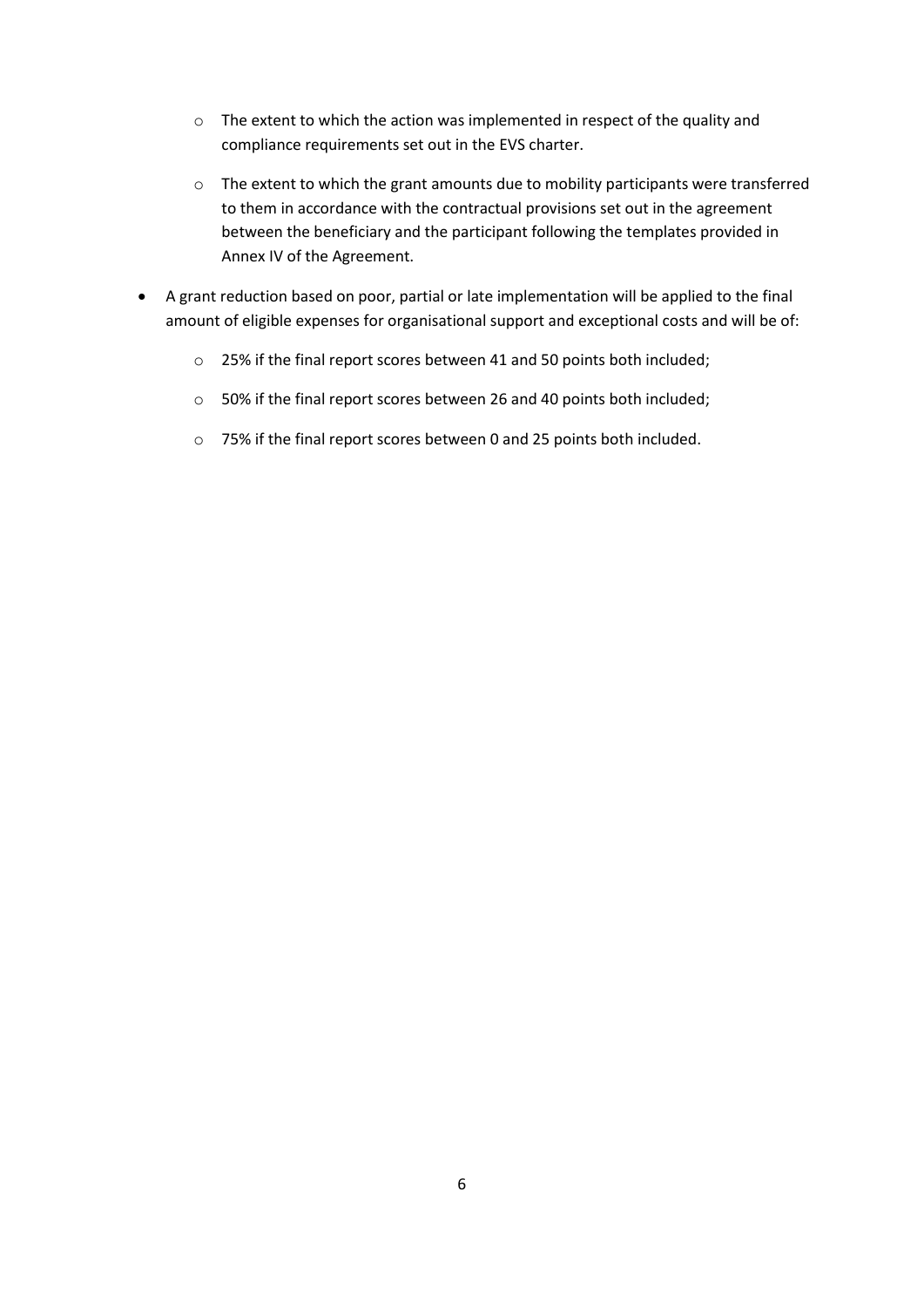#### **III. Rates applicable for contributions to unit costs**

**Key Action 1 – Learning Mobility**

#### **1. Travel**

**For mobility of youth workers and EVS in the youth field**

| <b>Travel distances</b>   | <b>Amount</b>            |
|---------------------------|--------------------------|
| Between 100 and 499 KM:   | 180 EUR per participant  |
| Between 500 and 1999 KM:  | 275 EUR per participant  |
| Between 2000 and 2999 KM: | 360 EUR per participant  |
| Between 3000 and 3999 KM: | 530 EUR per participant  |
| Between 4000 and 7999 KM: | 820 EUR per participant  |
| 8000 KM or more:          | 1100 EUR per participant |

Nota bene: the "travel distance" represents the distance between the place of origin and the venue, whereas the "amount" covers the contribution to the travel both to and from the venue..

#### **For youth exchanges**

| For travel distances between 10 and 99KM:<br>20 EUR per participant       |
|---------------------------------------------------------------------------|
| For travel distances between 100 and 499 KM:<br>80 EUR per participant    |
| For travel distances between 500 and 1999 KM:<br>170 EUR per participant  |
| For travel distances between 2000 and 2999 KM:<br>270 EUR per participant |
| For travel distances between 3000 and 3999 KM:<br>400 EUR per participant |
| For travel distances between 4000 and 7999 KM:<br>620 EUR per participant |
| For travel distances of 8000 KM or more:<br>830 EUR per participant       |

Nota bene: the travel distance represents a single way distance from the place of origin to the venue, whereas the amount covers the contribution to the return travel to and from the venue.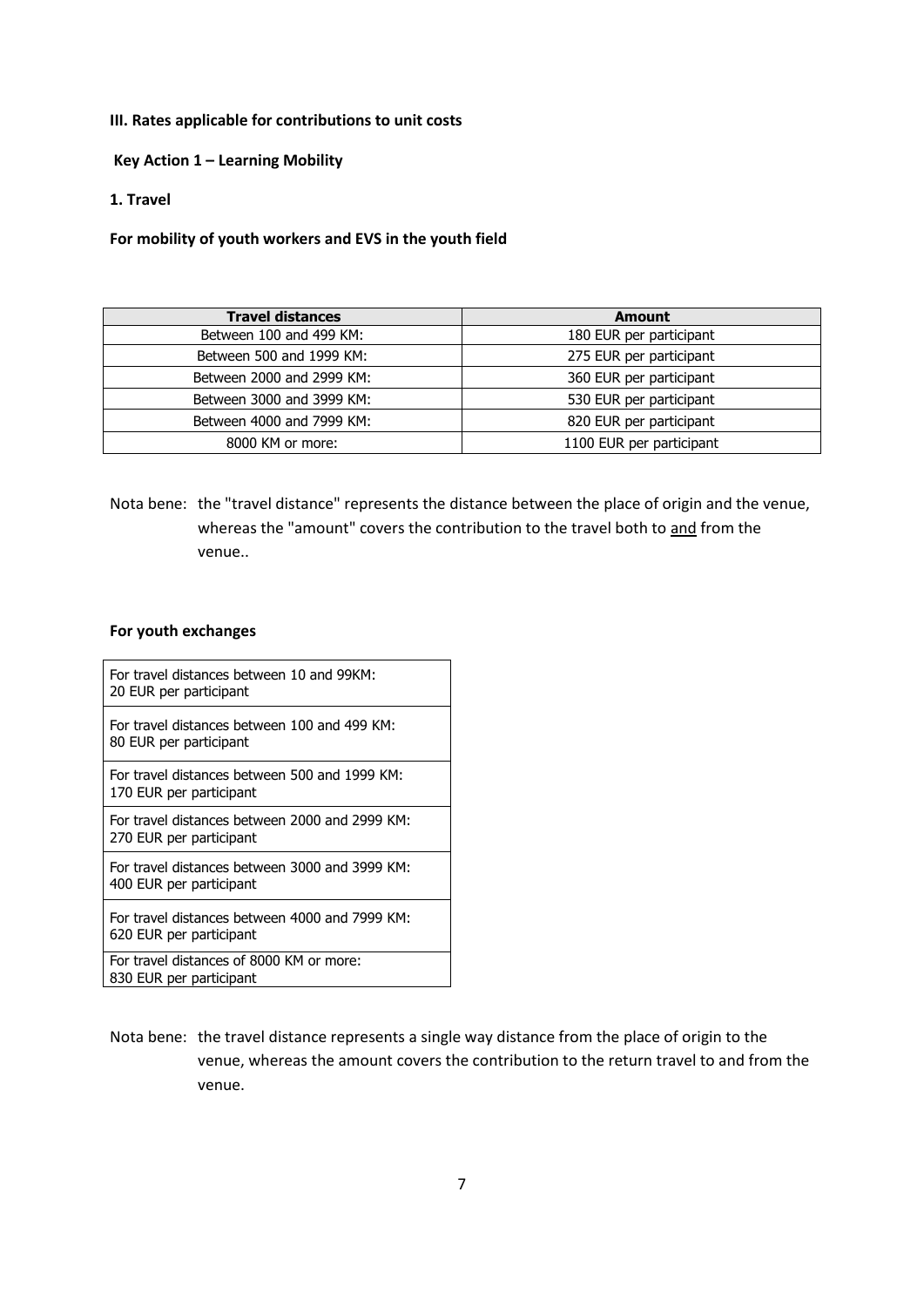## **2. Individual support**

# **For youth – EVS pocket money**

|                                          | <b>European Voluntary Service</b>        |                                    |  |
|------------------------------------------|------------------------------------------|------------------------------------|--|
|                                          | <b>EVS lasting less than 2</b><br>months | EVS lasting 2 to 12<br>months      |  |
| Destination country                      | Amount per day in Euro                   | Amount per month in<br><b>Euro</b> |  |
|                                          | A5.4                                     | A5.5                               |  |
| <b>Belgium</b>                           | 4                                        | 110                                |  |
| <b>Bulgaria</b>                          | 3                                        | 70                                 |  |
| <b>Czech Republic</b>                    | 4                                        | 90                                 |  |
| <b>Denmark</b>                           | 5                                        | 145                                |  |
| <b>Germany</b>                           | 4                                        | 110                                |  |
| <b>Estonia</b>                           | 3                                        | 85                                 |  |
| <b>Ireland</b>                           | 5                                        | 125                                |  |
| <b>Greece</b>                            | 4                                        | 100                                |  |
| <b>Spain</b>                             | 4                                        | 105                                |  |
| <b>France</b>                            | 5                                        | 115                                |  |
| <b>Croatia</b>                           | 4                                        | 90                                 |  |
| <b>Italy</b>                             | 4                                        | 115                                |  |
| <b>Cyprus</b>                            | 4                                        | 110                                |  |
| Latvia                                   | 3                                        | 80                                 |  |
| <b>Lithuania</b>                         | 3                                        | 80                                 |  |
| <b>Luxembourg</b>                        | 4                                        | 110                                |  |
| <b>Hungary</b>                           | $\overline{4}$                           | 90                                 |  |
| <b>Malta</b>                             | 4                                        | 110                                |  |
| <b>Netherlands</b>                       | 4                                        | 110                                |  |
| <b>Austria</b>                           | 4                                        | 115                                |  |
| <b>Poland</b>                            | 3                                        | 85                                 |  |
| <b>Portugal</b>                          | 4                                        | 100                                |  |
| Romania                                  | $\overline{2}$                           | 60                                 |  |
| <b>Slovenia</b>                          | 3                                        | 85                                 |  |
| <b>Slovakia</b>                          | 4                                        | 95                                 |  |
| <b>Finland</b>                           | 4                                        | 125                                |  |
| <b>Sweden</b>                            | 4                                        | 115                                |  |
| <b>United Kingdom</b>                    | 5                                        | 140                                |  |
| former Yugoslav Republic<br>of Macedonia | $\overline{2}$                           | 60                                 |  |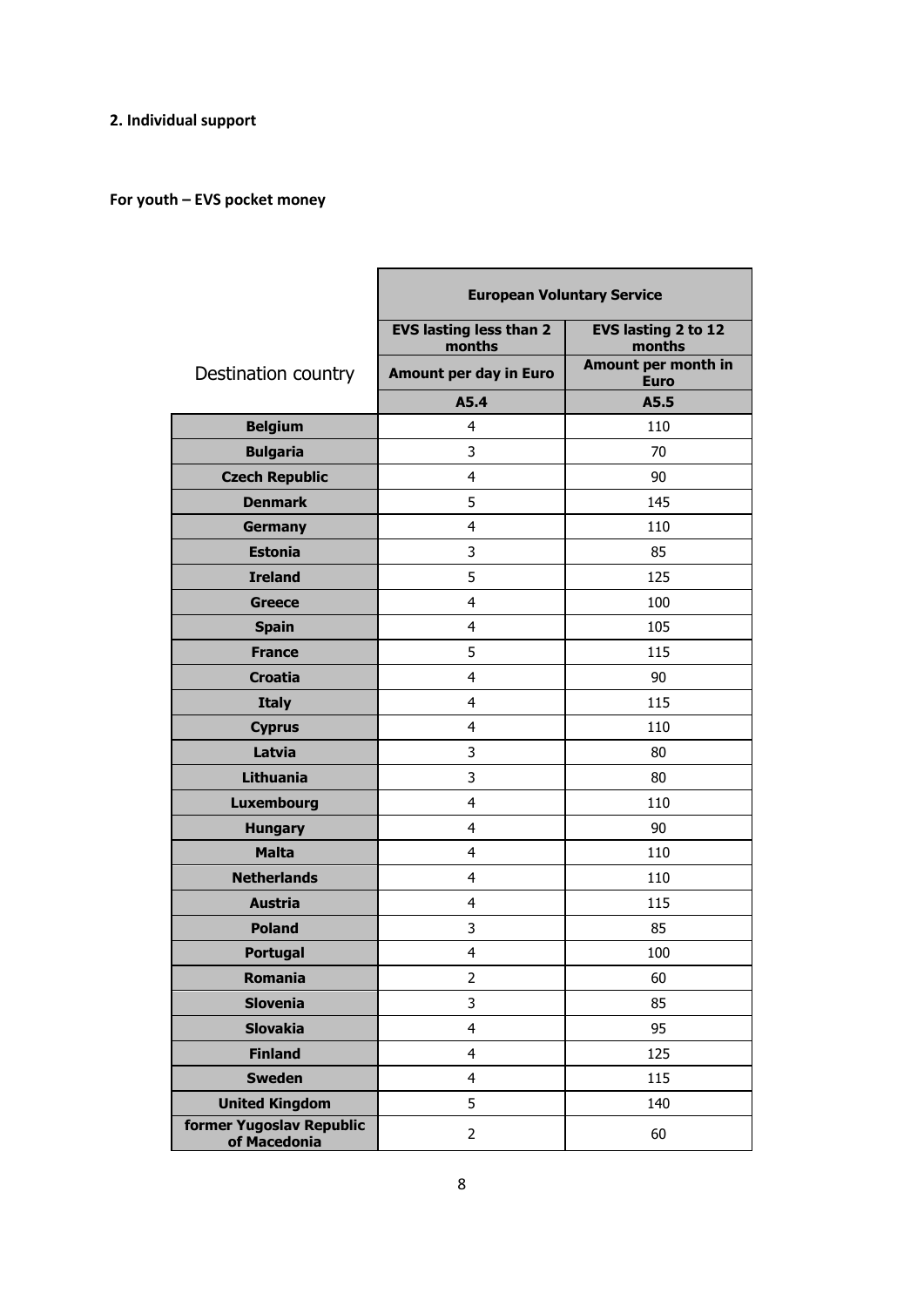| <b>Iceland</b>         | 135 |  |
|------------------------|-----|--|
| Liechtenstein          | 120 |  |
| <b>Norway</b>          | 135 |  |
| <b>Switzerland</b>     | 130 |  |
| <b>Turkey</b>          | 80  |  |
| <b>Partner Country</b> | 55  |  |

## **3. Organisational support**

## **For youth worker mobility:**

Nota bene: The grant for organisational support will be calculated as an amount per day per participant up to maximum 1100 euro per participant regardless of the actual mobility duration.

 $\blacksquare$ 

|                        | <b>Youth worker</b><br>mobility |
|------------------------|---------------------------------|
| Destination<br>country | Amount per day<br>in Euro       |
|                        | A5.6                            |
| <b>Belgium</b>         | 65                              |
| <b>Bulgaria</b>        | 53                              |
| <b>Czech Republic</b>  | 54                              |
| <b>Denmark</b>         | 72                              |
| <b>Germany</b>         | 58                              |
| <b>Estonia</b>         | 56                              |
| <b>Ireland</b>         | 74                              |
| <b>Greece</b>          | 71                              |
| <b>Spain</b>           | 61                              |
| <b>France</b>          | 66                              |
| <b>Croatia</b>         | 62                              |
| <b>Italy</b>           | 66                              |
| <b>Cyprus</b>          | 58                              |
| Latvia                 | 59                              |
| <b>Lithuania</b>       | 58                              |
| <b>Luxembourg</b>      | 66                              |
| <b>Hungary</b>         | 55                              |
| <b>Malta</b>           | 65                              |
| <b>Netherlands</b>     | 69                              |
| <b>Austria</b>         | 61                              |
| <b>Poland</b>          | 59                              |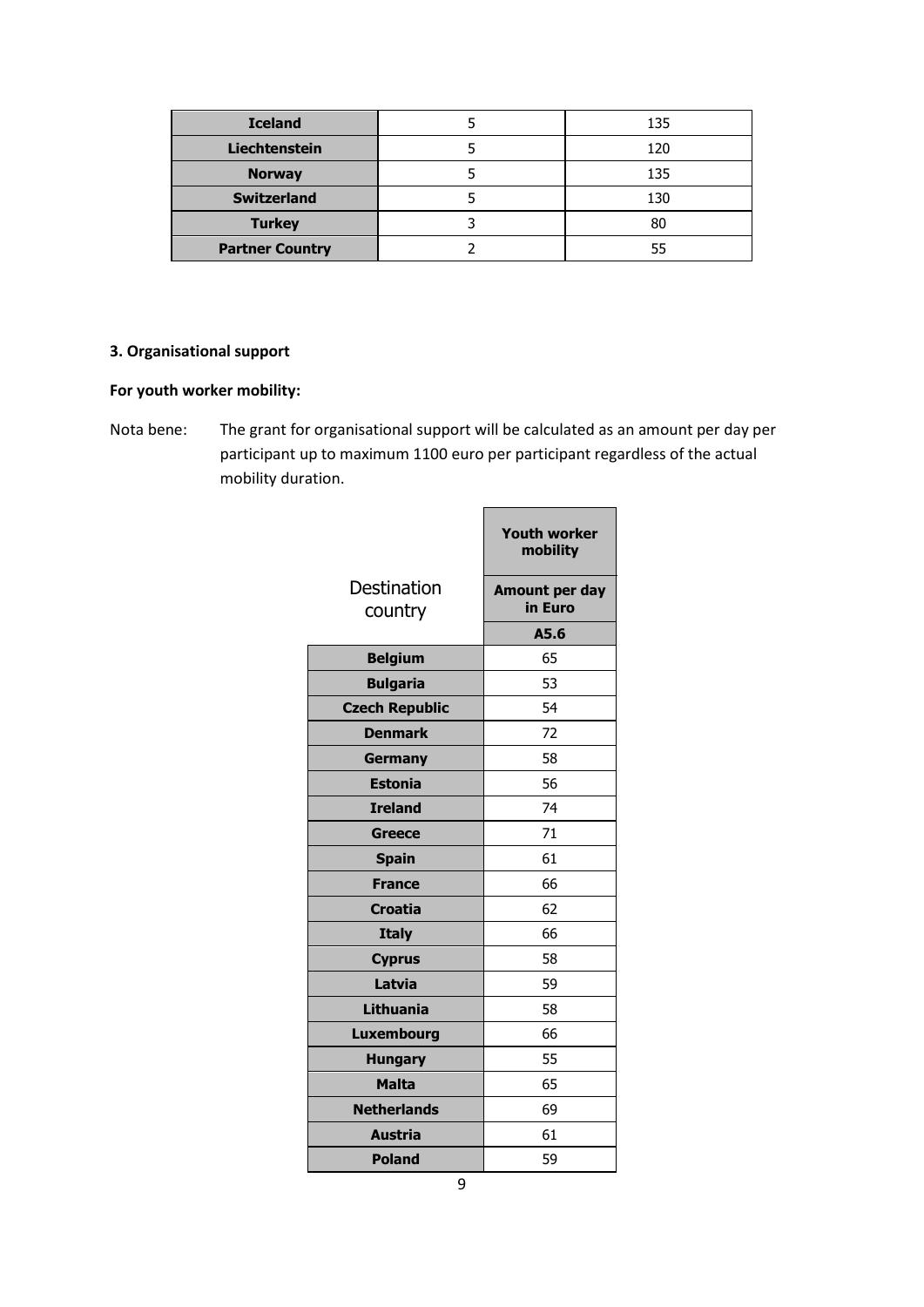| Portugal                                        | 65 |
|-------------------------------------------------|----|
| Romania                                         | 54 |
| Slovenia                                        | 60 |
| <b>Slovakia</b>                                 | 60 |
| <b>Finland</b>                                  | 71 |
| <b>Sweden</b>                                   | 70 |
| <b>United Kingdom</b>                           | 76 |
| former Yugoslav<br><b>Republic of Macedonia</b> | 45 |
| <b>Iceland</b>                                  | 71 |
| Liechtenstein                                   | 74 |
| <b>Norway</b>                                   | 74 |
| <b>Switzerland</b>                              | 71 |
| <b>Turkey</b>                                   | 54 |
| <b>Partner Country</b>                          | 48 |

**For youth EVS:** 

|                        | <b>European Voluntary Service</b>        |                                      |  |  |
|------------------------|------------------------------------------|--------------------------------------|--|--|
|                        | <b>EVS lasting less</b><br>than 2 months | <b>EVS lasting 2 to</b><br>12 months |  |  |
| Destination<br>country | Amount per day<br>in Euro                | <b>Amount per</b><br>month in Euro   |  |  |
|                        | A5.2                                     | A5.3                                 |  |  |
| <b>Belgium</b>         | 20                                       | 590                                  |  |  |
| <b>Bulgaria</b>        | 17                                       | 500                                  |  |  |
| <b>Czech Republic</b>  | 17                                       | 490                                  |  |  |
| <b>Denmark</b>         | 21                                       | 630                                  |  |  |
| Germany                | 18                                       | 520                                  |  |  |
| <b>Estonia</b>         | 18                                       | 520                                  |  |  |
| <b>Ireland</b>         | 21                                       | 610                                  |  |  |
| <b>Greece</b>          | 21                                       | 610                                  |  |  |
| <b>Spain</b>           | 18                                       | 530                                  |  |  |
| <b>France</b>          | 19                                       | 570                                  |  |  |
| <b>Croatia</b>         | 19                                       | 570                                  |  |  |
| <b>Italy</b>           | 21                                       | 610                                  |  |  |
| <b>Cyprus</b>          | 21                                       | 610                                  |  |  |
| Latvia                 | 19                                       | 550                                  |  |  |
| <b>Lithuania</b>       | 18                                       | 540                                  |  |  |
| <b>Luxembourg</b>      | 21                                       | 610                                  |  |  |
| <b>Hungary</b>         | 17                                       | 510                                  |  |  |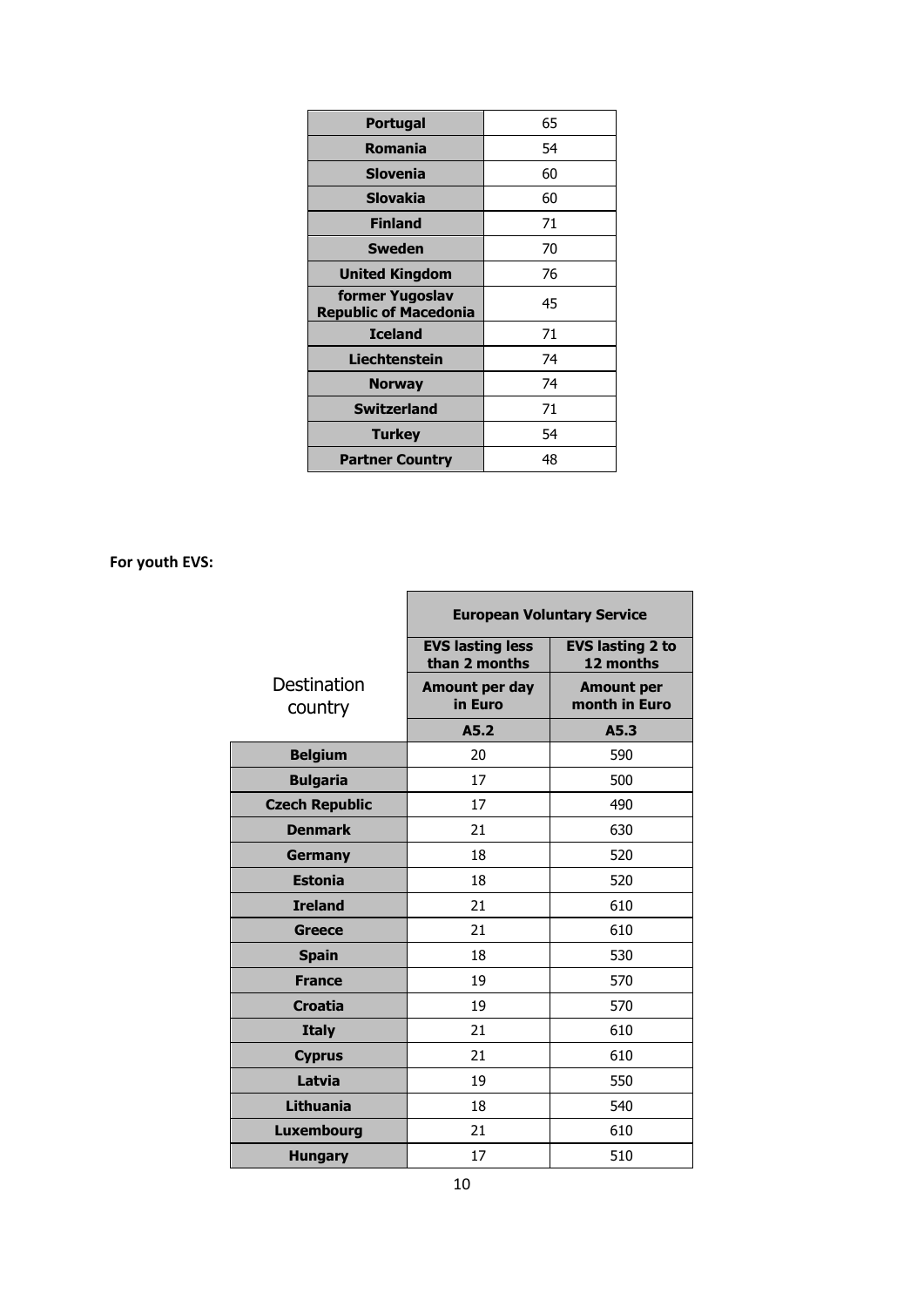| <b>Malta</b>                                    | 20 | 600 |
|-------------------------------------------------|----|-----|
| <b>Netherlands</b>                              | 21 | 620 |
| <b>Austria</b>                                  | 18 | 540 |
| <b>Poland</b>                                   | 18 | 540 |
| <b>Portugal</b>                                 | 20 | 600 |
| <b>Romania</b>                                  | 17 | 500 |
| <b>Slovenia</b>                                 | 20 | 580 |
| <b>Slovakia</b>                                 | 19 | 550 |
| <b>Finland</b>                                  | 21 | 630 |
| <b>Sweden</b>                                   | 21 | 630 |
| <b>United Kingdom</b>                           | 21 | 630 |
| former Yugoslav<br><b>Republic of Macedonia</b> | 15 | 440 |
| <b>Iceland</b>                                  | 21 | 610 |
| <b>Liechtenstein</b>                            | 21 | 610 |
| <b>Norway</b>                                   | 21 | 630 |
| <b>Switzerland</b>                              | 21 | 620 |
| <b>Turkey</b>                                   | 17 | 500 |
| <b>Partner Country</b>                          | 15 | 440 |

# **For youth exchanges:**

|                        | Youth<br>exchanges        |
|------------------------|---------------------------|
| Destination<br>country | Amount per day<br>in Euro |
|                        | A5.1                      |
| <b>Belgium</b>         | 37                        |
| <b>Bulgaria</b>        | 32                        |
| <b>Czech Republic</b>  | 32                        |
| <b>Denmark</b>         | 40                        |
| Germany                | 33                        |
| <b>Estonia</b>         | 33                        |
| <b>Ireland</b>         | 39                        |
| Greece                 | 38                        |
| <b>Spain</b>           | 34                        |
| <b>France</b>          | 37                        |
| <b>Croatia</b>         | 35                        |
| <b>Italy</b>           | 39                        |
| <b>Cyprus</b>          | 32                        |
| Latvia                 | 34                        |
| Lithuania              | 34                        |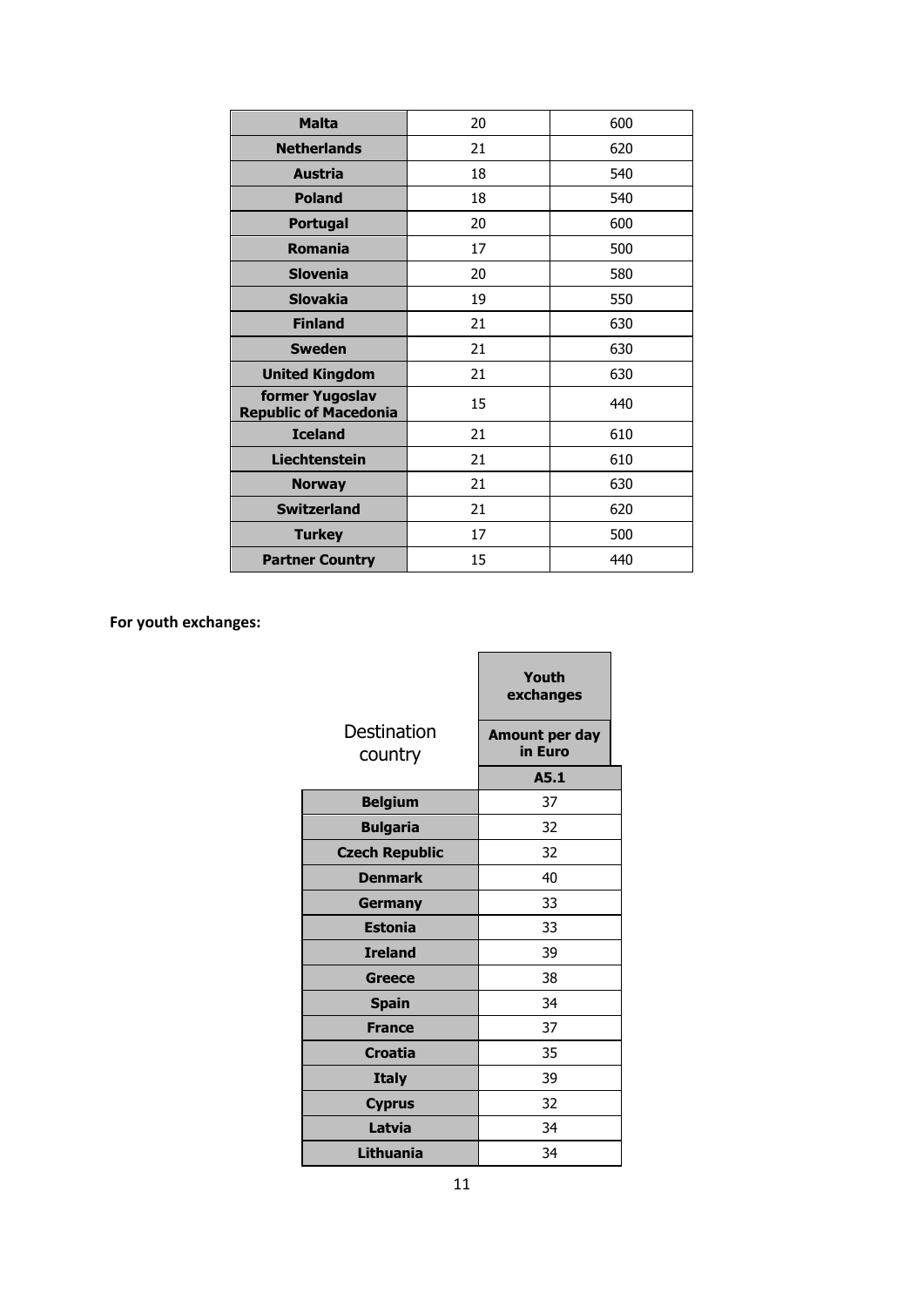| <b>Luxembourg</b>                               | 36 |
|-------------------------------------------------|----|
| <b>Hungary</b>                                  | 33 |
| <b>Malta</b>                                    | 37 |
| <b>Netherlands</b>                              | 39 |
| Austria                                         | 39 |
| <b>Poland</b>                                   | 34 |
| <b>Portugal</b>                                 | 37 |
| <b>Romania</b>                                  | 32 |
| <b>Slovenia</b>                                 | 34 |
| <b>Slovakia</b>                                 | 35 |
| <b>Finland</b>                                  | 39 |
| <b>Sweden</b>                                   | 39 |
| <b>United Kingdom</b>                           | 40 |
| former Yugoslav<br><b>Republic of Macedonia</b> | 28 |
| <b>Iceland</b>                                  | 39 |
| <b>Liechtenstein</b>                            | 39 |
| <b>Norway</b>                                   | 40 |
| <b>Switzerland</b>                              | 39 |
| <b>Turkey</b>                                   | 32 |
| <b>Partner Country</b>                          | 29 |

# **4. Linguistic support**

For EVS mobility : 150 EUR per participant

**5. Course fees:** *not applicable*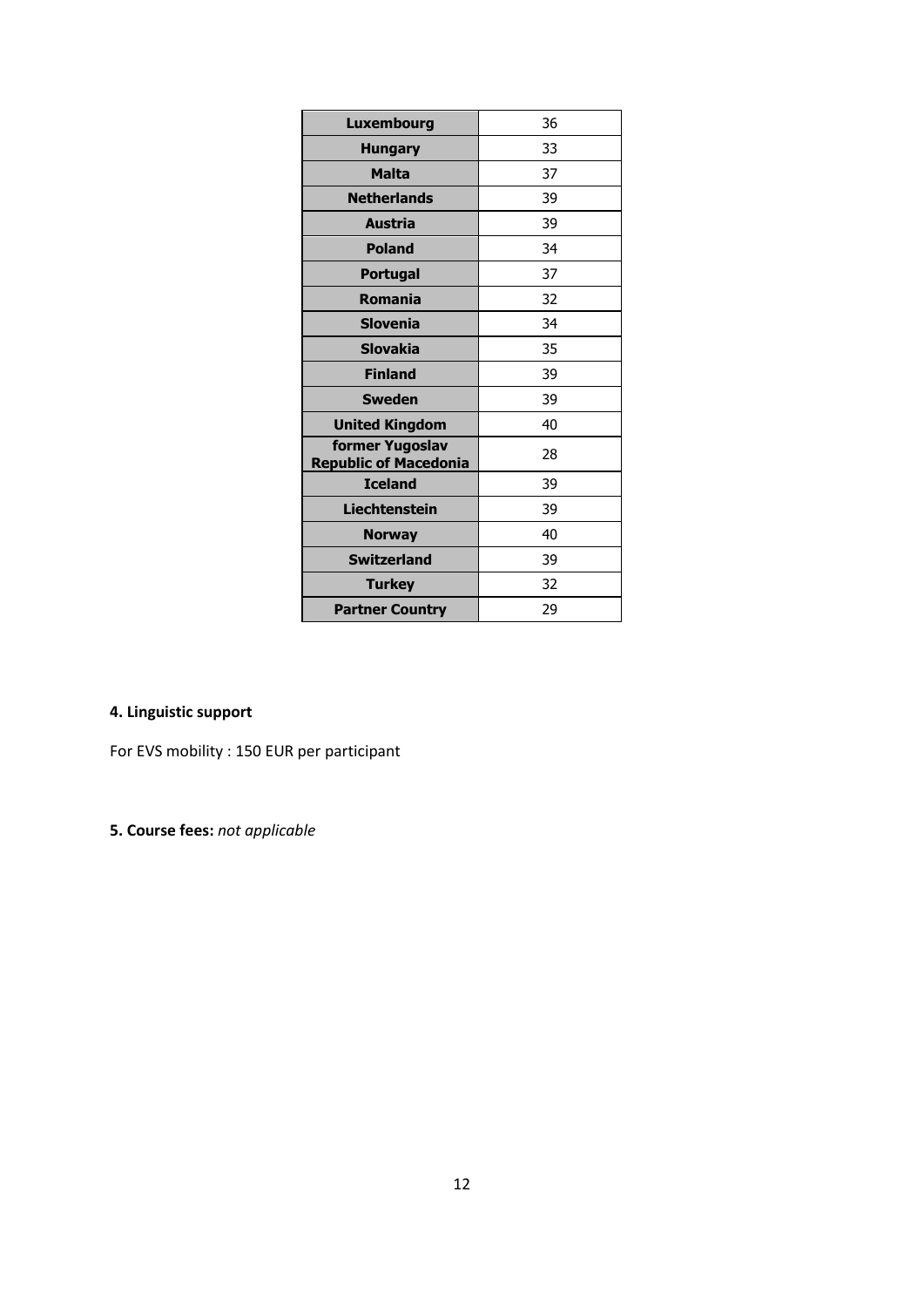### **IV. Provision of supporting documents**

In accordance with Article II.27, the beneficiaries may be subject to checks and audits in relation to the Agreement. Checks and audits aim at verifying whether the beneficiaries managed the grant in respect of the rules set out in the Agreement, in order to establish the final grant amount to which the beneficiaries are entitled. To that effect, the beneficiaries may be subject to the following types of checks:

- Final report check: NA check at final report stage undertaken at the NA premises in order to establish the final grant amount to which the beneficiaries are entitled. This type of check will be undertaken in all cases:
- Desk check: in-depth check of supporting documents at the NA premises, usually at or after final report stage, if the Agreement is included in the NA sample for desk checks required by the European Commission or if the NA included the Agreement for a targeted desk check based on its risk assessment;
- On the spot check: check at the premises of the beneficiaries or at any other relevant premise for the execution of the Project. The beneficiaries may be subject to an on the spot check if the Agreement is included in the NA sample for on the spot checks required by the European Commission or if the NA included the Agreement for a targeted on the spot check based on its risk assessment. There are three types of possible on the spot checks:
	- o On the spot check during action: check undertaken during the implementation of the Project
	- $\circ$  On the spot check after action: check undertaken after the end of the Project and usually after the final report check;
	- $\circ$  Systems check: check of the beneficiary in order to establish compliance with the commitments undertaken as a result of the EVS charter

The table below specifies the subject of the NA verification for each budget category under the different types of checks. The beneficiaries shall note that the NA may request for any type of check also supporting documents or evidence that are typically specified for another type of check in the table below.

In view of checks, the coordinator shall supply supporting documents in original, including for supporting documents from the other beneficiaries. In so far as any of the beneficiaries is legally not authorised to send original documents for final report or desk checks, the beneficiary concerned may send a copy thereof instead. The NA shall return original supporting documents to the coordinator upon its analysis thereof.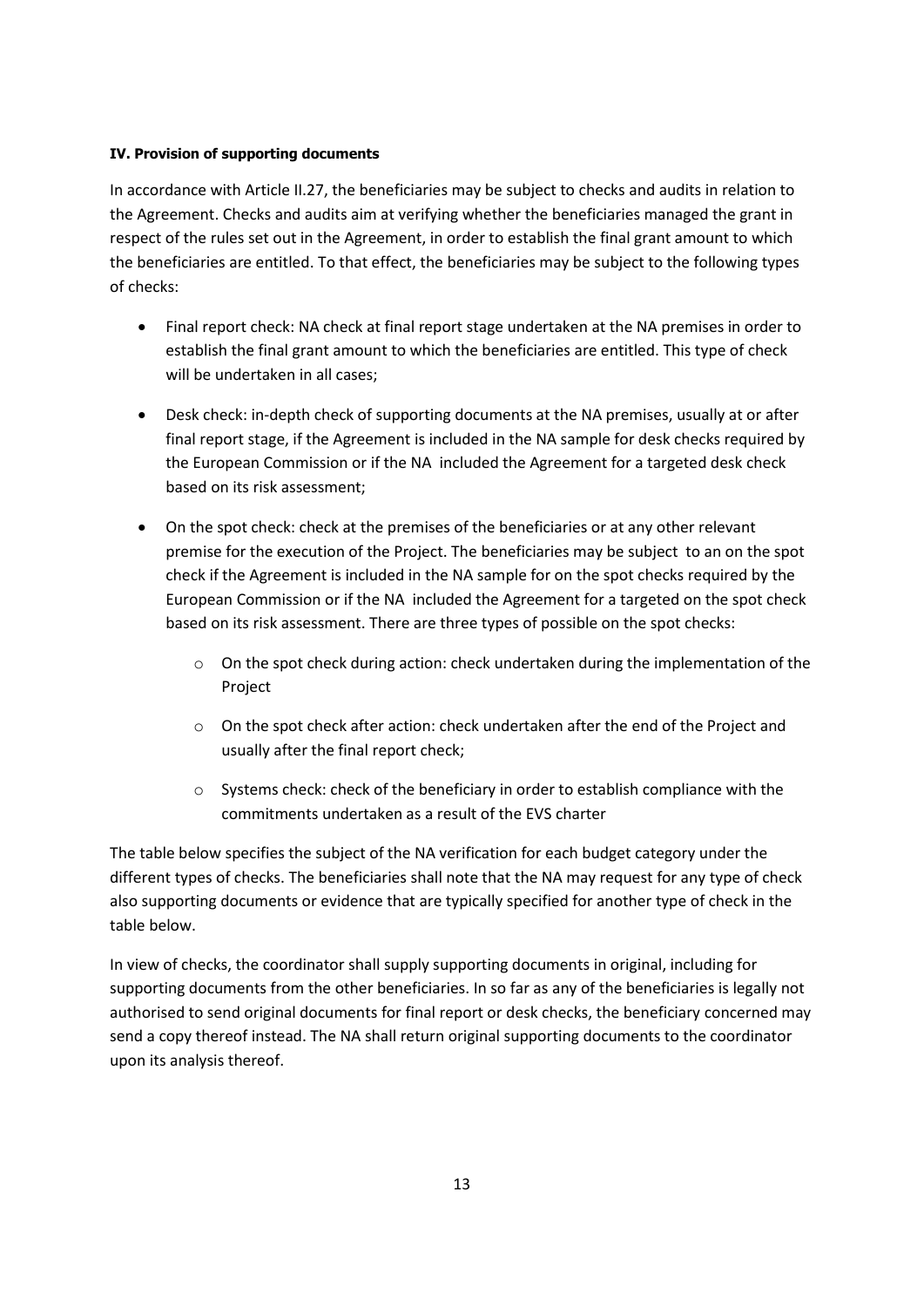## **Key Action 1- youth**

| <b>Budget category</b>                           | <b>Final report</b><br>check | <b>Desk check</b>                                                          | On-the-spot<br>check during                                           | <b>System check</b>                                                                                                      | On-the spot<br>check after                                                                                                                  |
|--------------------------------------------------|------------------------------|----------------------------------------------------------------------------|-----------------------------------------------------------------------|--------------------------------------------------------------------------------------------------------------------------|---------------------------------------------------------------------------------------------------------------------------------------------|
|                                                  |                              |                                                                            | action                                                                |                                                                                                                          | action                                                                                                                                      |
| <b>Travel</b>                                    | Final report                 | Final report<br>Supporting<br>documents<br>specified in<br>Article II.16.2 | Reality and<br>eligibility of the<br>activity and the<br>participants | Reality and<br>eligibility of the<br>activity and the<br>participants<br>EVS only:<br>Compliance with<br>the EVS charter | Final report<br>Supporting<br>documents<br>specified in<br>Article II.16.2<br>Recording of<br>Project expense<br>in beneficiary<br>accounts |
| <b>EVS only:</b><br><b>Individual</b><br>support | Final report                 | Final report<br>Supporting<br>documents<br>specified in<br>Article II.16.2 | Reality and<br>eligibility of the<br>activity and the<br>participants | Reality and<br>eligibility of the<br>activity and the<br>participants<br>Compliance with<br>the EVS charter              | Final report<br>Supporting<br>documents<br>specified in<br>Article II.16.2<br>Recording of<br>Project expense<br>in beneficiary<br>accounts |
| <b>Organisational</b><br>support                 | Final report                 | Final report<br>Supporting<br>documents<br>specified in<br>Article II.16.2 | Reality and<br>eligibility of the<br>activity and the<br>participants | Reality and<br>eligibility of the<br>activity and the<br>participants<br>EVS only:<br>Compliance with<br>the EVS charter | Final report<br>Supporting<br>documents<br>specified in<br>Article II.16.2<br>Recording of<br>Project expense<br>in beneficiary<br>accounts |
| <b>EVS only:</b><br>Linguistic<br>support        | Final report                 | Final report<br>Supporting<br>documents<br>specified in<br>Article II.16.2 | Reality and<br>eligibility of the<br>activity and the<br>participants | Reality and<br>eligibility of the<br>activity and the<br>participants<br>Compliance with<br>the EVS charter              | Final report<br>Supporting<br>documents<br>specified in<br>Article II.16.2<br>Recording of<br>Project expense<br>in beneficiary<br>accounts |